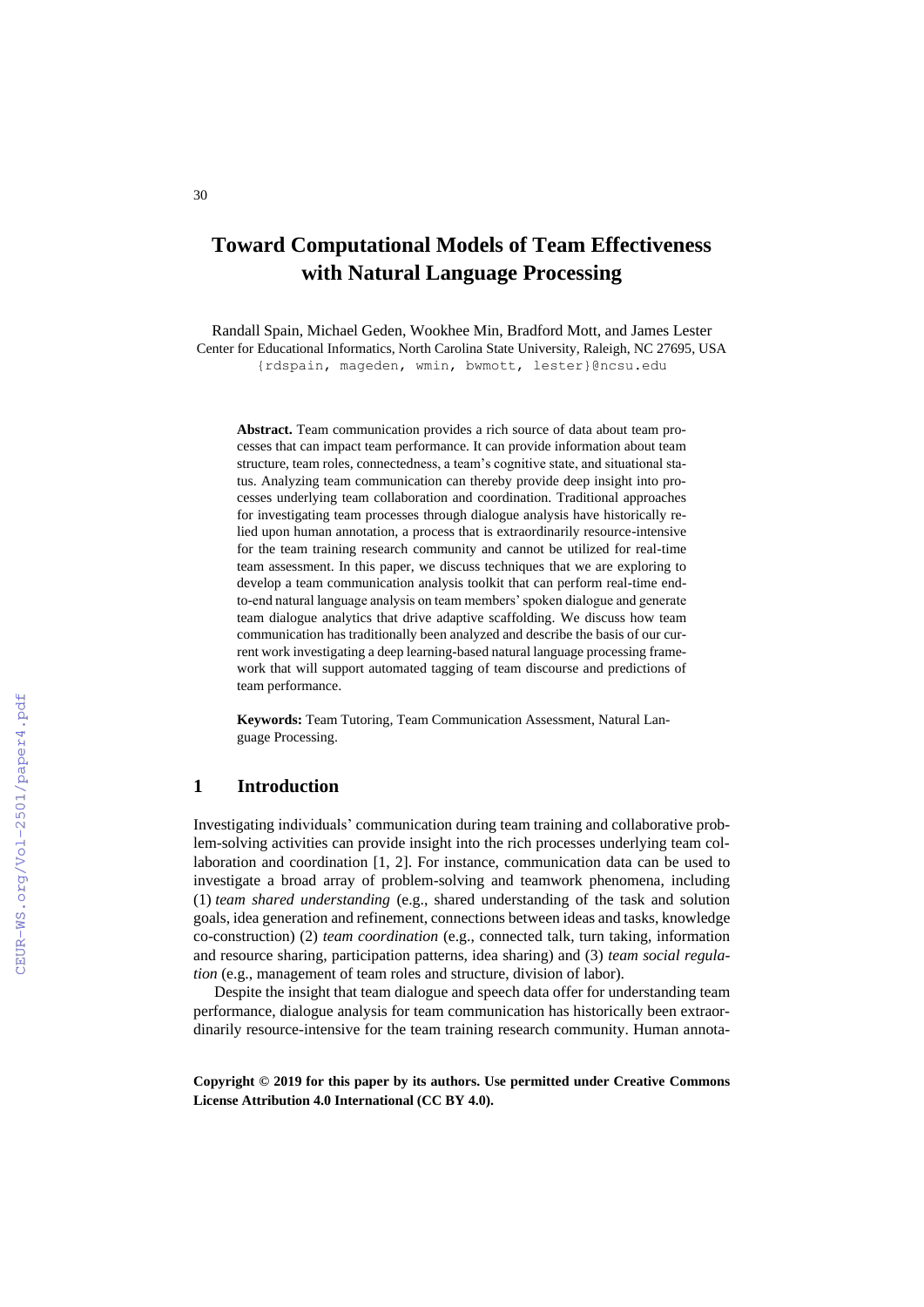tors spend dozens of hours coding segments of team communication from small datasets. Similarly, learners' natural language communication has not been usable for informing adaptive scaffolding decisions because researchers have historically not had access to sufficiently effective natural language processing technologies. Early work examining automated assessment of team discourse explored how latent semantic analysis (LSA) could be used to build linguistic models of team communication content, sequence, and structure [3]. While LSA can create semantic representations of language, it fails to include other critical streams of communication data such as prosody, phraseology, and syntactic structure that could be complementary for team discourse research and driving real-time adaptive scaffolding.

Recent advances in deep learning-based natural language processing (NLP) show significant promise for automatically analyzing team communication data and providing capabilities beyond those associated with semantic analysis and related techniques. Deep learning-based NLP can incorporate neural language models with multiple streams of linguistic data (e.g., semantics, syntactic structure, phonology, stylistics) and multilevel discourse features (e.g., individual team members, current task, environmental factors) to produce flexible, holistic representations of team processes in real-time. However, there are many open questions regarding how we can most effectively leverage advances in deep learning-based NLP to analyze team discourse to help researchers automatically assess team communication and team performance.

To begin to address these questions, we are launching a new collaborative effort between North Carolina State University and the U.S. Army Futures Command, Combat Capabilities Development Command - Simulation and Training Technology Center to investigate the design and development of a deep learning-based NLP framework to automatically analyze team communication data, parse it into classification schemes, and provide summary statistics of critical team communication features that can be used to analyze and identify antecedents of team performance. By analyzing team discourse during training episodes, the framework will be able to assess team communication content, quality, and information exchange features, and provide insights into team processes and cognitive states that could be used to inform team assessment and feedback policies in adaptive instructional systems.

In this paper, we discuss techniques and approaches that our team is exploring to develop a team communication analysis toolkit that can perform real-time end-to-end natural language analysis on team members' spoken dialogue and generate team dialogue analytics that drive adaptive scaffolding. We begin the paper by discussing how team communication has traditionally been analyzed and highlight how early LSAbased approaches have been used to help automate this process. Then we discuss how deep learning-based approaches can provide additional linguistic analysis capabilities for analyzing team discourse. The paper concludes with a discussion of the deep learning-based NLP pipeline we are developing to support the automated tagging of team discourse and how we plan to investigate the accuracy of the tool and its ability to predict team performance using a corpus of team communication data from a joint military training exercise.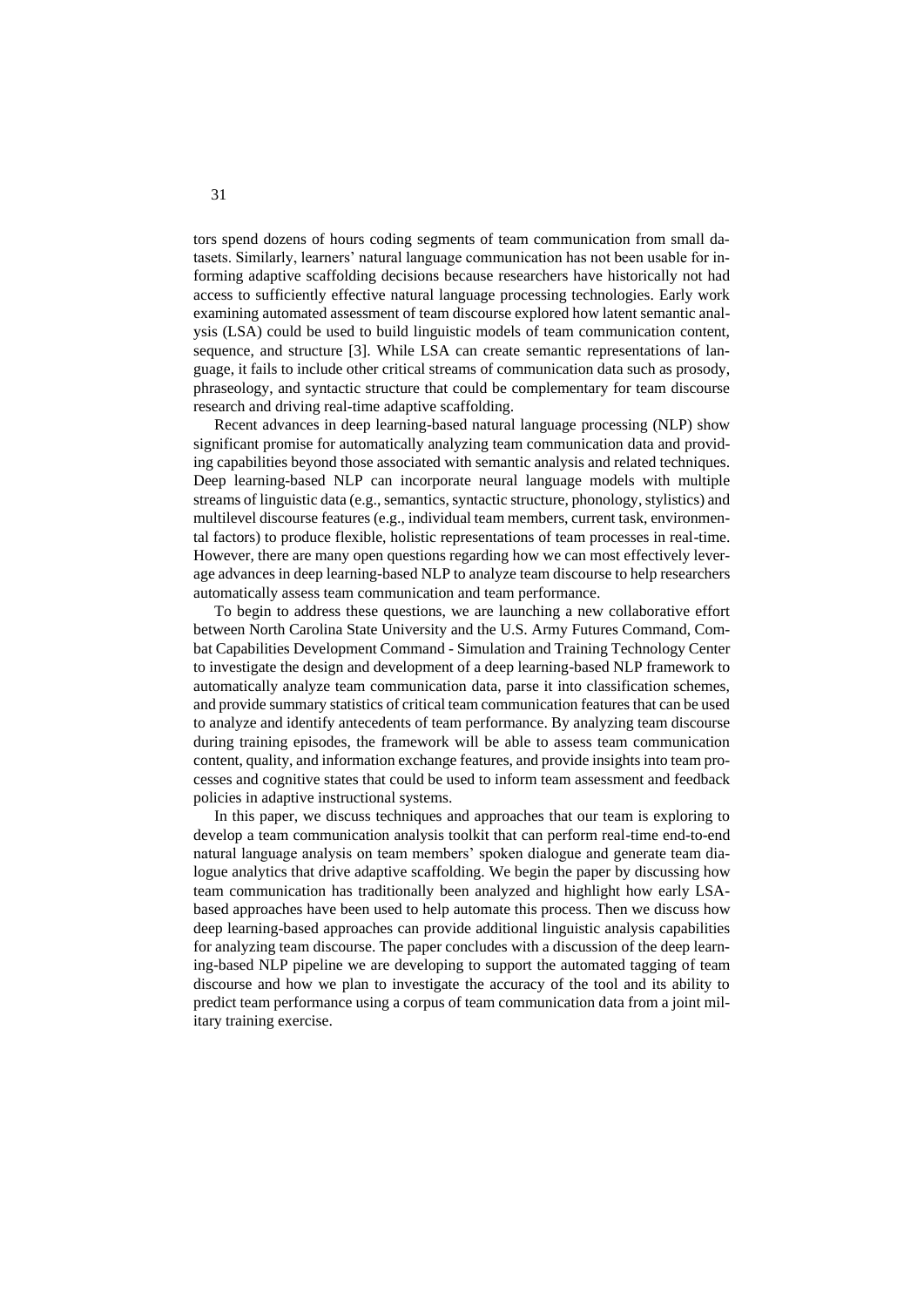# **2 Research Context**

Team communication plays a critical role in team performance [4]. A prevalent finding in the team literature is that communication is integral to a number of team processes and behaviors that lead to effective team performance. Models of teamwork posit that communication can enhance team performance by facilitating and improving critical team processes such as team coordination and strategy formulation [5]. For instance, communication can serve as a primary conduit through which team members share information, clarify misunderstandings, and provide guidance to other team members. In addition, communication can contribute to the development of team emergent states such as team cognition, which can foster more effective team performance [6]. Communication is also argued to directly relate to team performance because it distributes critical task related information to team members that may impact the nature of team interdependence, team responsibilities, and team task demands [7]. Analyzing team communication can thereby provide deep insight into effective team processes.

## **2.1 Measuring Team Communication**

Team communication can be broken down into a number of elements. Three distinct aspects of communication that are often investigated in the team literature are information exchange, phraseology, and closed-loop communication [8]. Information exchange refers to passing information between members, including passing the right information to the appropriate person without being asked and providing updates on tasks or environment states, which could impact team performance. For instance, high performance teams rapidly identify current and potential problems and develop and share appropriate responses to these issues through information exchange [9]. Phraseology refers to using consistent terminology, communicating precisely, and passing complete information to team members [8, 10]. Closed-loop communication is a communication style applied in many complex task domains wherein team members confirm and crosscheck information to ensure information is properly received [11].

In a recent meta-analysis of team communication and performance, Marlow, Lacerenza, Paoletti, Burke and Salas identified two general ways in which these elements of team communication have been measured by researchers [12]. The first method involves asking team members to rate the extent to which information is freely and openly shared among team members or to rate the extent to which team members share their knowledge using validated rating scales. Alternatively, trained raters can be asked to assess the quality of communication behaviors in teams [7] or to use behaviorally-anchored rating scales to assess communication behaviors that are tied to specific scenario events [13]. These rating-based measurement approaches are typically used to assess communication *quality* within teams.

The second method for examining teamwork communication within empirically based studies involves analyzing transcripts of team communication and hand-coding team communication based on a pre-established coding scheme. The frequencies at which the coded categories emerge from the data can then, in turn, be correlated with team performance measures. This *frequency*-based method has been used in several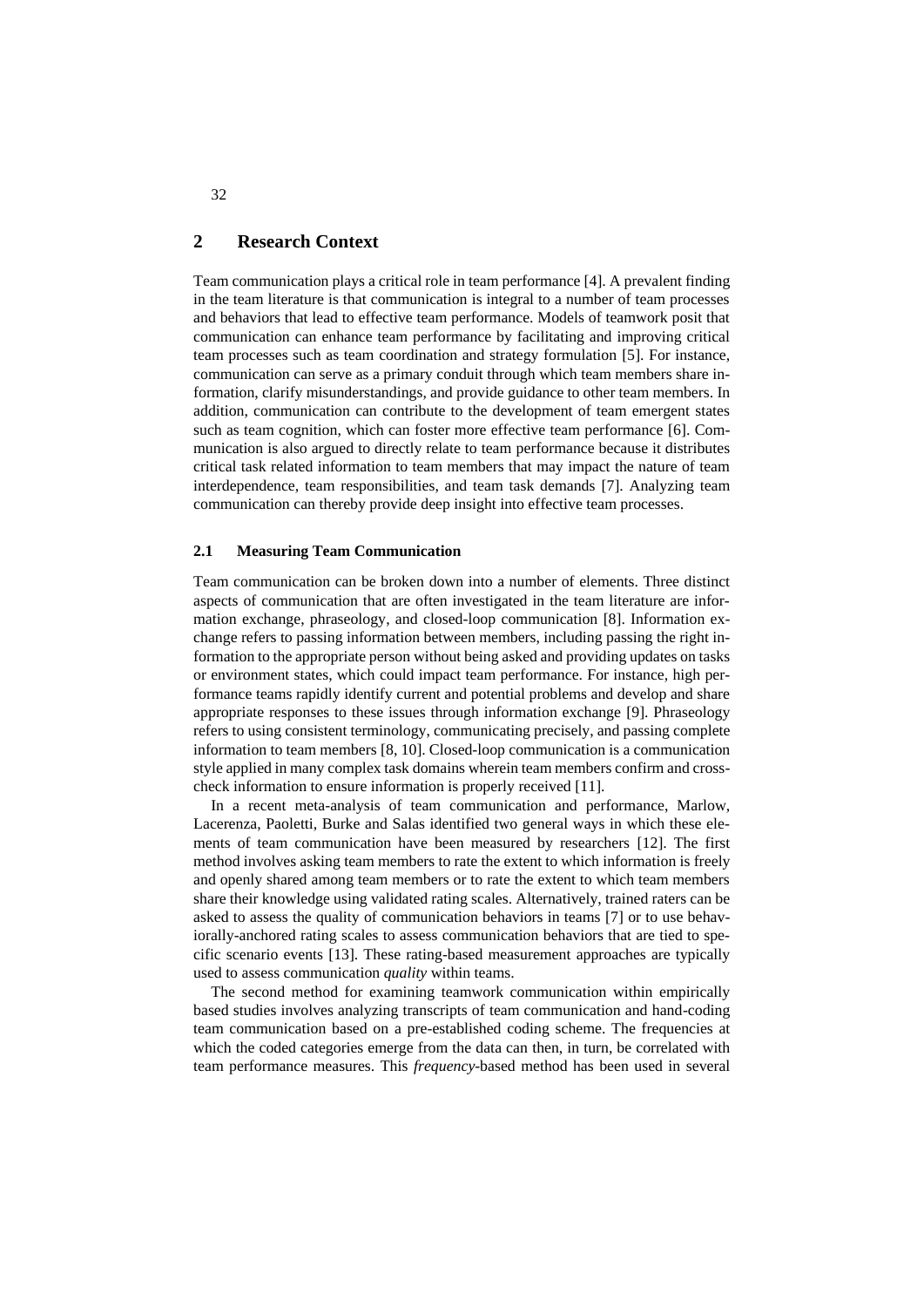studies to examine differences in team performance. For instance, Bowers, Jentsch, Salas, and Braun examined communication patterns between high and low performing flight crews and found that higher performing crews answered uncertainty, planning, and fact statements more consistently with acknowledgments or responses than did lower performing crews [11]. They also found higher performing teams were more likely to follow communications from air traffic control with planning statements compared to lower performing crews and were more likely to follow uncertainty statements with acknowledgement statements. Achille, Schulze, and Schmidt-Nielsen found that more experienced teams used proper terminology and more acknowledgement and identification statements than less experienced teams [14].

Despite the prevalence of using frequency-based approaches to evaluate team performance, researchers from the team and collaborative learning research communities have repeatedly criticized this method because it is extraordinarily resource intensive, can be highly subjective, and offers limited insight into the dynamic and evolving nature of team processes and performance [15, 16]. Furthermore, empirical investigations of team performance suggest that more communication is not always associated with better performance, thus strictly using count or frequency data offers a limited and equivocal lens for analyzing team communication [11].

### **2.2 Automatically Analyzing Team Communication Content**

In an attempt to move towards automatic analysis of team communication data, several researchers have explored using computational methods to identify the semantic content of team discourse. For example, Foltz and colleagues used LSA to automatically categorize the content of team discourse and predict team performance in a number of different task domains [17]. LSA is a statistical computational method that decomposes documents to a vector representation of their semantic meaning by applying singular value decomposition on a matrix of word frequencies by documents. The LSA vector representations can then be used to find the similarity of two documents by taking the cosine distance of their respective semantic vectors. Early investigations found LSA to be generally successful at automatically tagging discourse segments [16] and that the outputs of LSA could be used to examine team communication content [17], detecting patterns of communication and identifying locations of communication breakdowns [18], and analyzing team cognition [19]. Moreover, they found that by applying LSAbased algorithms, they could analyze and tag an hour of team transcripts in under a minute [16], thus highlighting a critical advantage of using statistical-based text analytic approaches compared to manual coding and tagging of team transcripts.

The LSA-based approaches used in previous work provide a promising initial foray into automated team communication assessment, however, the approach suffers from several limitations. LSA is unable to account for a number of linguistic features which detrimentally impacts the quality of its semantic representations, such as polysomy, word ordering, and syntactic structure. Another limitation of LSA-based approaches is that the cosine method does not easily incorporate other linguistic features (phonetics, phonology, and stylistics) or hierarchical representations of the discourse (e.g., who is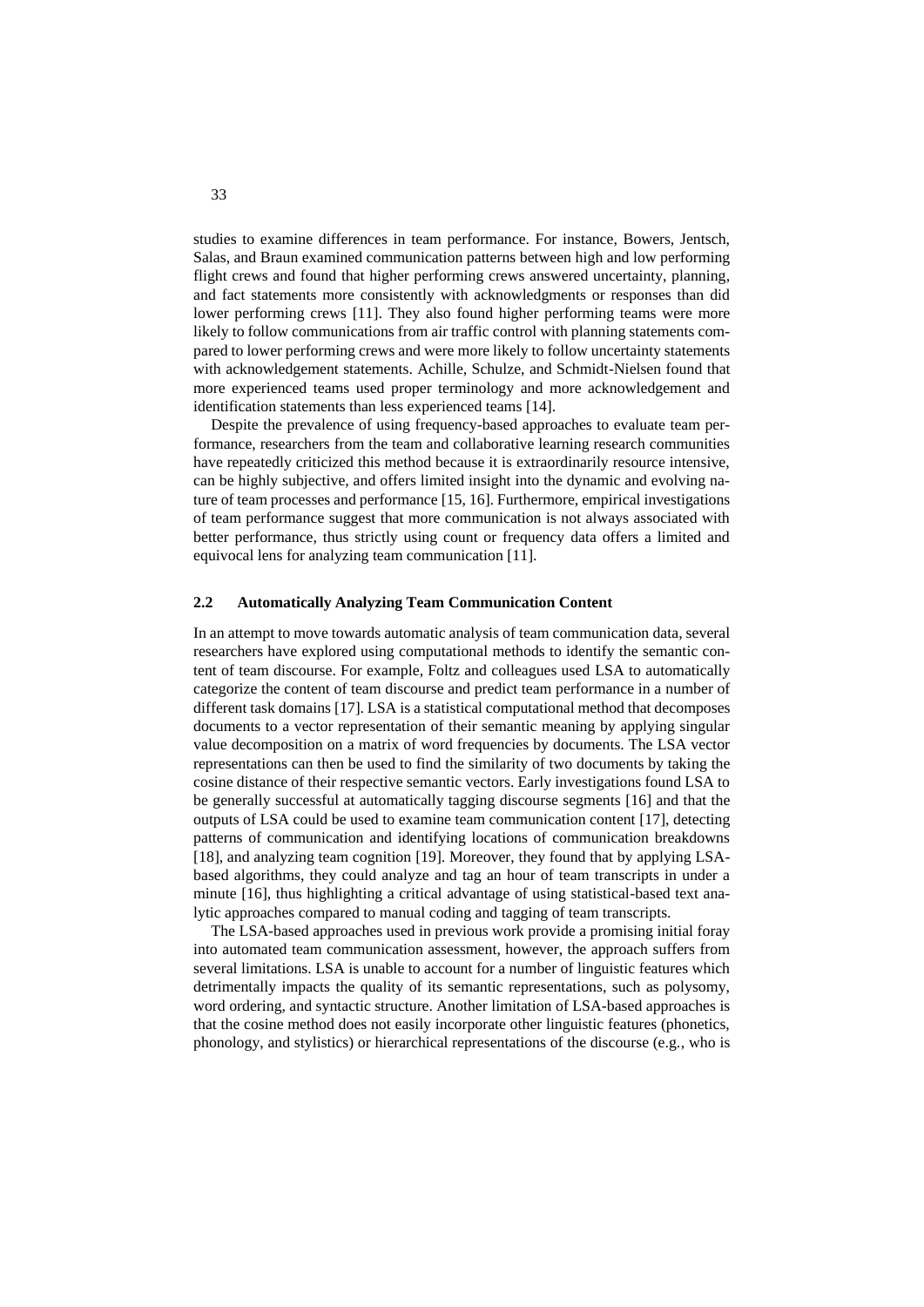speaking, what task is being performed, environmental factors), and the cosine similarity metric is confounded by the length of the documents being compared [20]. Additionally, LSA is more sensitive to corpora training [21] and performs less well than modern neural language models such as fastText, ELMo, and BERT [22] on a wide range of NLP tasks.

Recent advances in deep learning-based NLP shows significant promise for automatically analyzing team communication data. Deep learning-based NLP techniques learn multiple levels of higher-level features from lower-level data through deep neural networks. A key advantage of deep learning is its feature extraction capabilities, which reduces the need for feature engineering by human experts that is often expensive in terms of time and effort. Automatically assessing overall team performance involves integrating evaluations of each team member's performance into a holistic representation of the team. Traditionally, this has involved a simple average of each team member's performance [23], however, this approach has been criticized for assuming an individual's optimal performance is the same as the team's optimal performance [24]. Deep learning can be used to more flexibly model the inter-relations of different team members for assessment of overall team performance.

# **3 Team Communication Analysis Pipeline**

In our current work, we are developing a generalized team communication analysis pipeline using a deep learning-based NLP framework that can support the analysis of team communication data and predict team performance. The pipeline takes raw speech communication input from team members, analyzes and converts this data into sets of language features, and generates predictions of team performance and team process states. The NLP pipeline contains several key components that perform the automated speech recognition and dialogue analysis required for real-time analysis of team communication and prediction of team performance. We describe each of these components in more depth below (Figure 1).

The first key component in the NLP pipeline is automatic speech recognition (ASR), which converts team spoken communication into text for the pipeline's linguistic processing. One of the primary challenges of ASR is stationary and non-stationary environmental noise, which can corrupt the speech signal and negatively impact the transcribed text. In many complex task environments such as air traffic control, military operations, and first responder situations, communication between team members is often constrained by task conditions and personnel are trained to use routinized verbal interactions and a common vernacular to make communication more effective and efficiency. Since verbal interactions are somewhat routinized, the difficulties associated with generalized ASR are diminished [25].

Prior work on ASR is grounded in hidden Markov models and Gaussian mixture models designed to capture the temporal dynamics of speech and predict textual representations by determining fitness between the hidden states and the acoustic inputs [26]. More recently, researchers have investigated deep neural networks, the underlying machine learning technique of deep learning, to support ASR [27]. Common tools that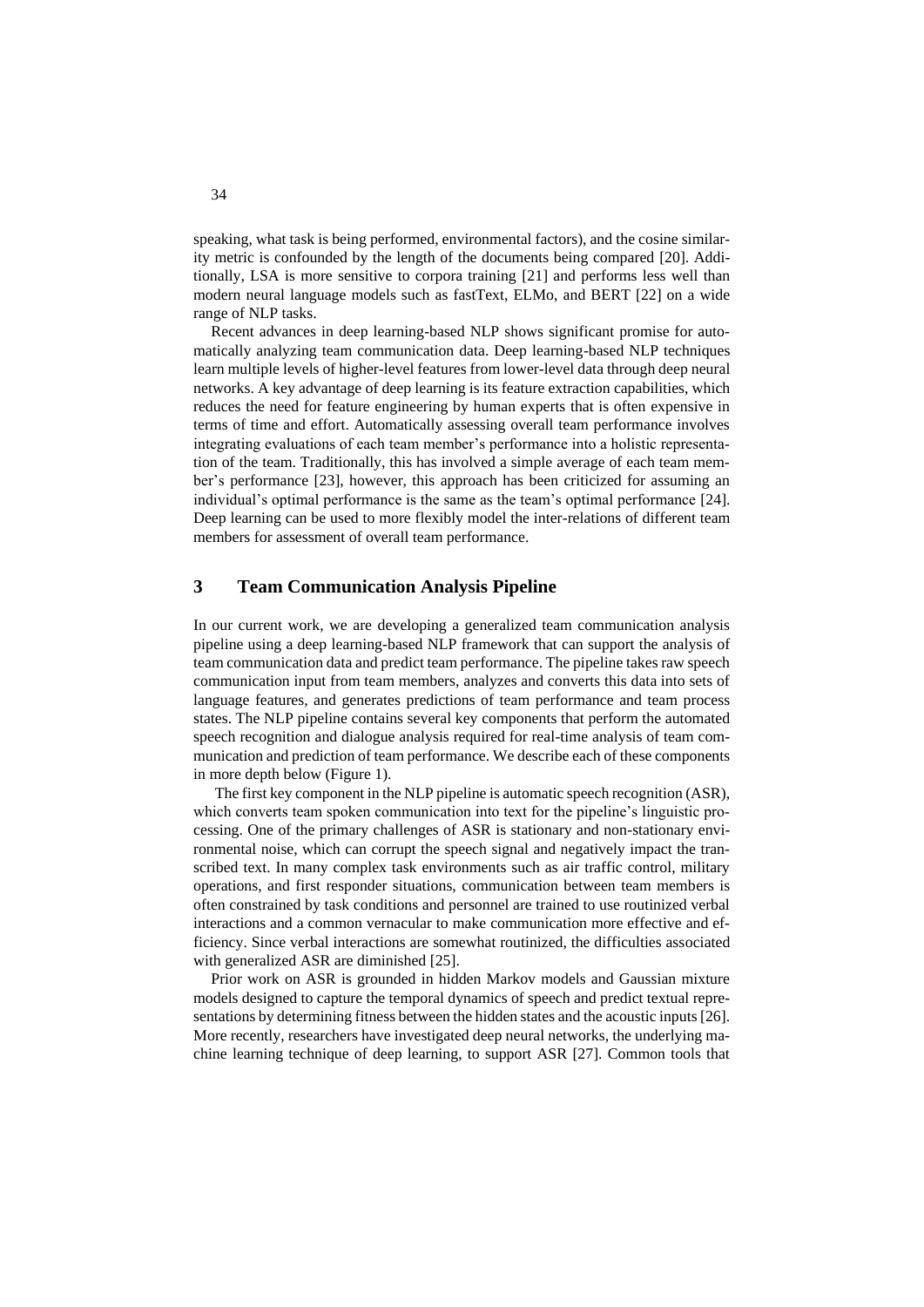support deep neural network-based ASR include Google's Cloud Speech-to-Text, IBM Watson, and Microsoft Bing Speech as well as Kaldi, an open-source speech recognition toolkit [28]. These tools provide real-time speech recognition capabilities that will automatically translate spoken language into text that can be further analyzed for syntactic and semantic features. Recent analysis shows that these ASR engines offer considerable accuracy [25, 29] and can be fairly robust to environmental noise [30].



**Fig. 1.** NLP pipeline for team dialogue modeling.

Next, the textual translation of team members' spoken words are passed through a series of syntactic analyses, such as utterance segmentation (breaking into sentences), part-of-speech tagging (identifying the part-of-speech of each word such as noun, verb, and adjective), text lemmatization (finding the unconjugated form of each word), and dependency parsing (identifying the parent-child relationships between words by building a parse tree of an utterance). This line of syntactic analysis generates a multifaceted, structured representation that can be used to understand the natural language communicated through team conversations.

Following syntax analysis, the NLP pipeline performs a series of semantic analyses to determine the meaning of the spoken language utterances. Semantic analyses will include word sense disambiguation (identifying meanings of words), named-entity recognition (identifying phrases representing concepts such as places, names, and organizations), co-reference resolution (linking each pronoun with its associated word referring to a sequence of sentences), semantic role labeling (identifying the abstract role that arguments of a predicate can take in an event, such as agent, theme, and location), and sentiment analysis (recognizing the speaker's affective state). The semantic analyses are then followed by dialogue act classification, which will be used to recognize and classify dialogue acts or common themes inherent in the spoken team communication data.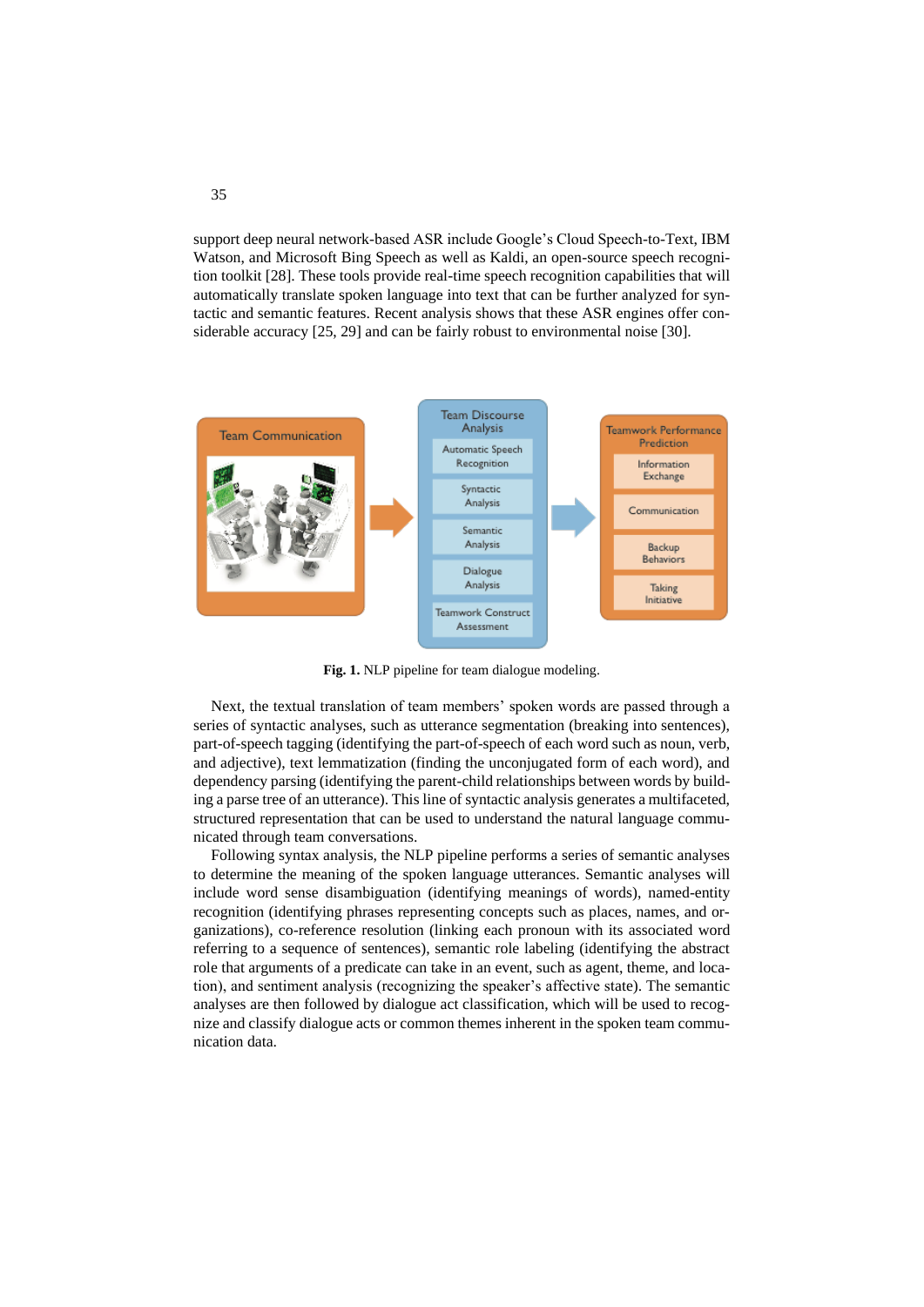#### **3.1 Deep Learning Framework**

The NLP pipeline described above will be supported with a deep-learning NLP framework that performs a series of team discourse analysis tasks. To analyze natural language team dialogue, we will use long short-term memory networks (LSTMs), a variant of recurrent neural networks [31], to guide the semantic role labeling, sentiment analysis, dialogue act classification, and individual performance prediction based on team members' utterances. Recurrent neural networks are specifically designed for modeling time-series data and are well suited for analyzing and learning patterns within communication data [32].

As the initial effort for team communication dialogue analysis, we plan to induce a three-task LSTM-based dialogue model that predicts the sentiment and the dialogue act (e.g., response, agreement) for each utterance as well as team-level communication performance. The model will take a series of words that appear in an utterance to predict the sentiment and the dialogue act(s) of the utterance. The sentiment will be predicted using both distributed representations of words [e.g., 33] and acoustic features (e.g., prosodic features including pitch contour and loudness extracted from the speech data) [e.g., 34]. For dialogue act classification, we will adopt a targeted subset of the 42 dialogue acts presented in Stolcke et al. including statement, opinion, question, answer, and summarize, that occur in the dialogue found in our team communication datasets [35]. To create the most effective dialogue analysis system, we will identify the dialogue acts that play central roles in conversation during team-based missions. For instance, Bowers et al. identified eight communication categories that were prominent in analyzing aviation cockpit team communication [11].

To predict team-level communication performance, all of the individual LSTM models will be aggregated into one single architecture. The time-series predictions for the individual members' sentiment, dialogue act, and performance will be used as input to make sequential predictions of the team-level performance in a hierarchical architecture. The output layer of the team-level performance classification model will predict team-performance labels, which will be presented to researchers as a summative evaluation of the team performance informed by individual team members' models. Both the individual and team-level predictive models are end-to-end trainable with a labeled speech dataset.

#### **3.2 Target Data Set**

Working with our partners at the U.S. Army Combat Capabilities Development Command - Simulation and Training Technology Center, we will investigate the predictive accuracy of the pipeline using team communication and performance data from the Squad Overmatch project [36]. The Squad Overmatch Project began in 2013 with the goal of improving decision-making under stress by integrating realistic combat exercises through a scenario-based training approach. Seventy-one total squad members participated in the final evaluation event which included six squads completing virtual and live training events. Teamwork behaviors were assessed according to information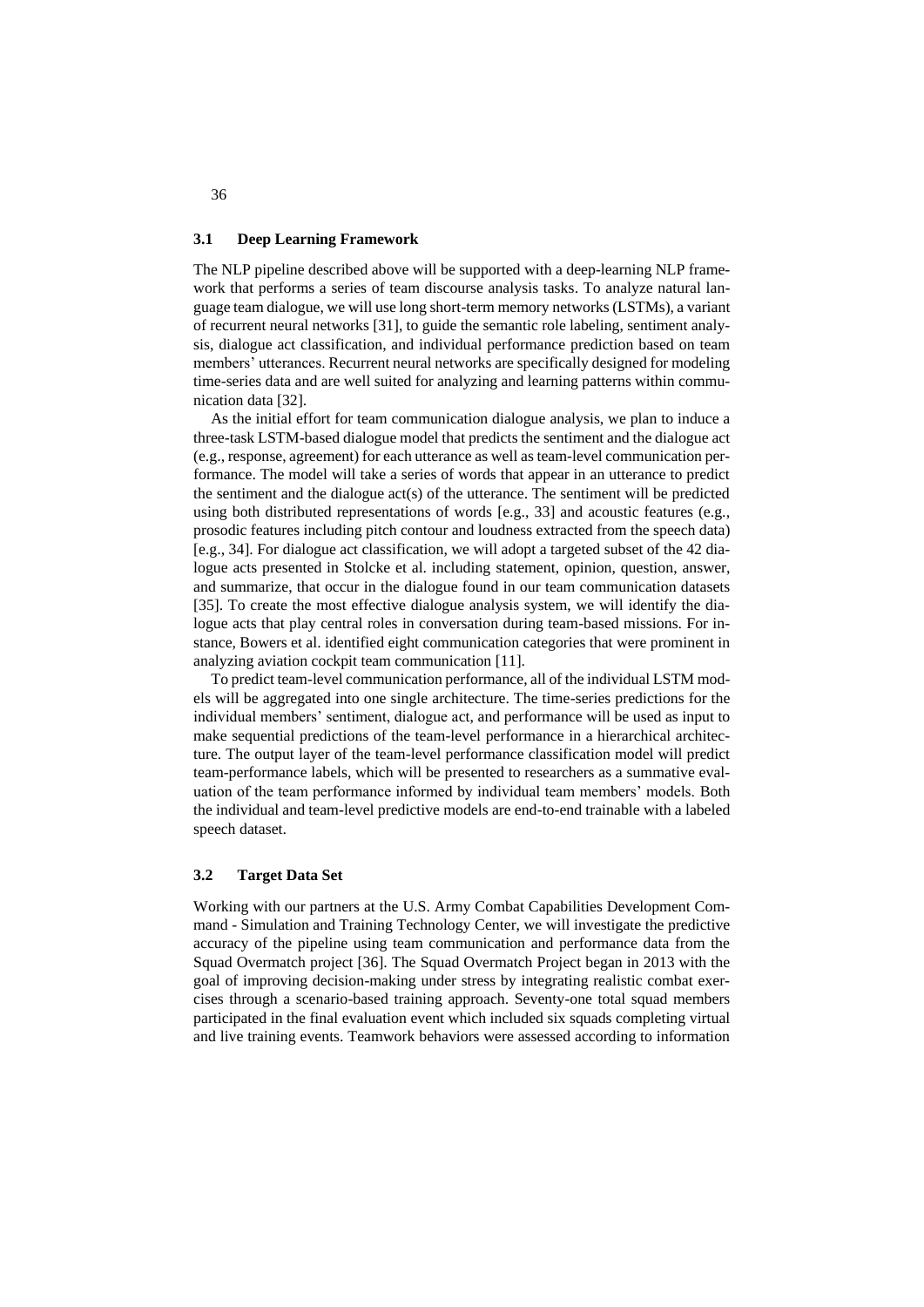exchange, communication, supporting behaviors, and taking initiative. Team communication was assessed according to information completeness, phraseology, and closedfeedback loop practices. The team communication dataset includes audio and transcribed recordings of team communication from the scenario-based events and expert ratings of teamwork and team performance. This rich dataset will allow us to analyze team communication dynamics (e.g., dialogue acts and information exchange sequences among team members) and predict team performance at both the individual and team level.

One of the goals of the team communication assessment framework is to build generalizable team communication discourse tagging models which can assess teamwork skills, such as communication, cooperation, and coordination, across new teams and tasks. Furthermore, by using measures of team performance, such as ratings provided by experts and objective team performance scores derived from training or mission rehearsal events, the framework aims to learn what features of language are associated with different kinds of team performance.

## **4 Conclusion**

Teamwork is a complex, dynamic, and multidimensional phenomenon. One of the most challenging aspects of conducting team-based research is developing valid, reliable, and practical computational models of teamwork skills. Such models must capture the dynamic and interdependent sequencing and timing of team members' actions in order to assess underlying team processes. Recent advances in NLP have created the opportunity to build team communication dialogue models that can perform real-time endto-end natural language analysis on team members' spoken dialogue and generate team dialogue analytics that drive adaptive scaffolding. A significant goal of this effort is to support the analysis of team states in synthetic-based collective training events in order to develop more effective adaptive instructional systems for collective training. Automating team communication assessment offers immense opportunity for identifying bottlenecks and breakdowns in team communication and offering instructive coaching and feedback at the individual and team level.

# **5 References**

- 1. Smith-Jentsch, K. A., Johnston, J. H., Payne, S. C.. Measuring team-related expertise in complex environments. Making decisions under stress: Implications for individual and team training, **1**, pp. 61-87 (1998).
- 2. Rousseau, V., Aubé, C., Savoie, A.Teamwork behaviors: A review and an integration of frameworks. Small Group Research*,* **37**(5), pp. 540-570 (2006).
- 3. Gorman, J. C., Foltz, P. W., Kiekel, P. A., Martin, M. J., Cooke, N. J. Evaluation of Latent Semantic Analysis-based measures of team communications content. In Proceedings of the Human Factors and Ergonomics Society annual meeting,Vol. 47, No. 3, pp. 424-428. Sage CA: Los Angeles, CA: SAGE Publications (2003).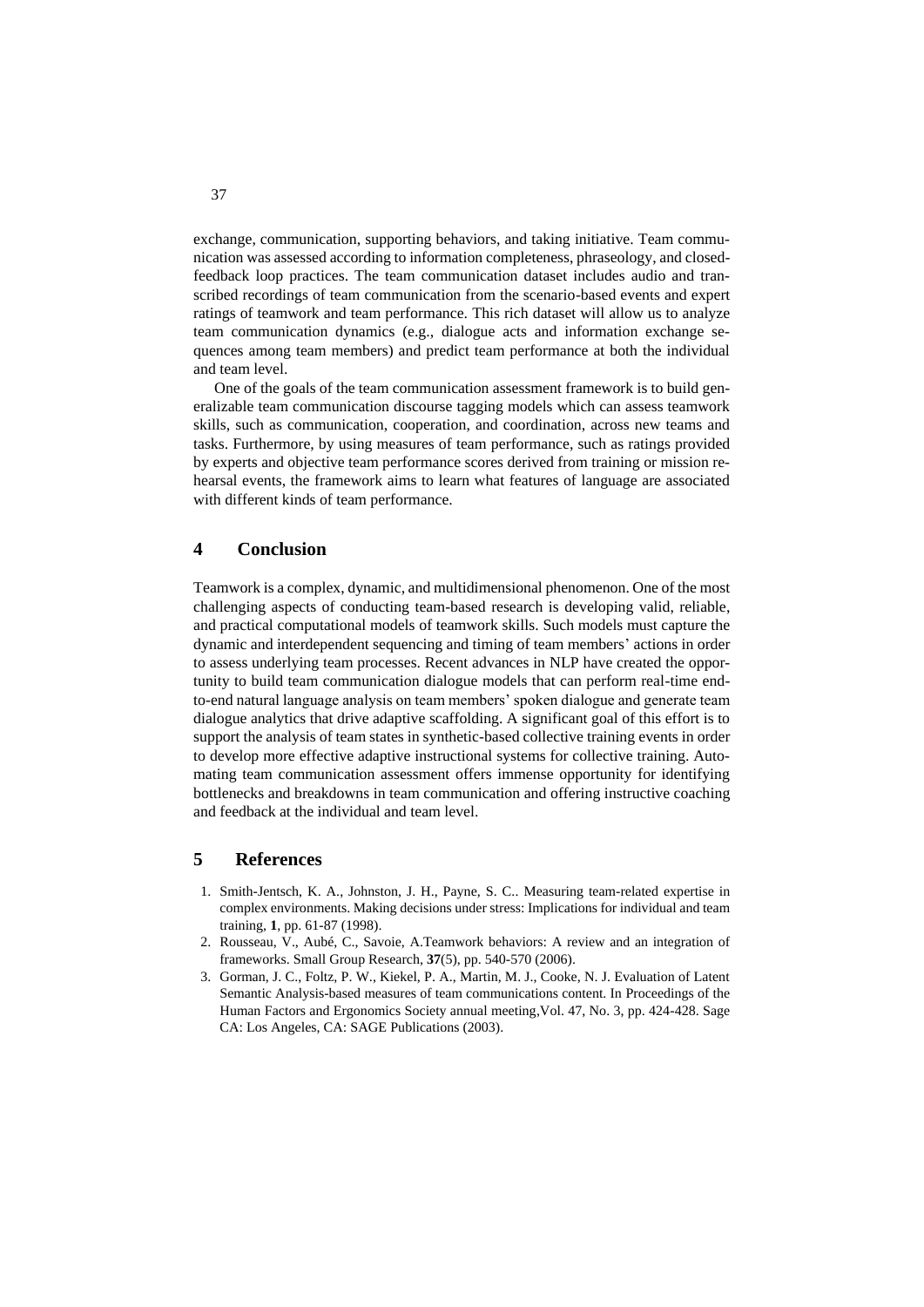- 4. Sottilare, R. A., Burke, C. S., Salas, E., Sinatra, A. M., Johnston, J. H., Gilbert, S. B. Towards a design process for adaptive instruction of teams: A meta-analysis. International Journal of Artificial Intelligence in Education, **28***,* pp*.* 225-264. (2018).
- 5. Marks, M. A., Mathieu, J. E., Zaccaro, S. J.: A temporally based framework and taxonomy of team processes. Academy of Management Review, **26**(3), pp. 356-376 (2001).
- 6. Stout, R. J., Cannon-Bowers, J. A., Salas, E. The role of shared mental models in developing team situational awareness: Implications for training. In E. Salas (ed) Situational Awareness*,*  pp. 287-318. Routledge (2017).
- 7. Smith-Jentsch, K. A., Zeisig, R. L., Acton, B., McPherson, J. A. Team dimensional training: A strategy for guided team self-correction. In J. A. Cannon-Bowers & E. Salas (eds.) Making decisions under stress: Implications for individual and team training, pp. 271-297. Washington, DC, US: American Psychological Association. (1998).
- 8. Wilson, K. A., Salas, E., Priest, H. A., Andrews, D. Errors in the heat of battle: Taking a closer look at shared cognition breakdowns through teamwork. Human Factors, 49(2), pp. 243-256. (2007).
- 9. Prince, C., Salas, E.: Training and research for teamwork in the military aircrew. In E. L. Wiener, B. G. Kanki, & R. L. Helmreich (Eds.), Cockpit Resource Management, pp. 337- 366. San Diego, CA, US: Academic Press. (1993).
- 10. Klein, G., Feltovich, P. J., Bradshaw, J. M., Woods, D. D. Common ground and coordination in joint activity. Organizational Simulation, **53**, pp. 139-184. (2005).
- 11. Bowers, C. A., Jentsch, F., Salas, E., Braun, C. Analyzing communication sequences for team training needs assessment. Human Factors, **40**(4), pp. 672-679. (1998).
- 12. Marlow, S., Lacerenza, C., Paoletti, J., Burke, C.., Salas, E. Does team communication represent a one-size-fits-all approach? A meta-analysis of team communication and performance. Organizational Behavior and Human Decision Processes, **144**, pp. 145-170. (2018).
- 13. Dwyer, D. J., Fowlkes, J. E., Oser, R. L., Salas, E., Lane, N. E. Team performance measurement in distributed environments: The TARGETS methodology. In Brannick, M. T., Salas, E., & Prince, C. (Eds.). Series in applied psychology. Team performance assessment and measurement: Theory, methods, and applications*,* pp. 149-166. Mahwah, NJ. (1997).
- 14. Achille, L. B., Schulze, K. G., Schmidt-Nielsen, A. An analysis of communication and the use of military terms in Navy team training. Military Psychology, **7**(2), pp. 95. (1995).
- 15. Csanadi, A., Eagan, B., Kollar, I., Shaffer, D. W., Fischer, F. When coding-and-counting is not enough: Using epistemic network analysis (ENA) to analyze verbal data in CSCL research. International Journal of Computer-Supported Collaborative Learning, **13**(4), pp. 419-438. (2018).
- 16. Foltz, P. W., Martin, M. J., Abdelali, A., Rosenstein, M., Oberbreckling, R. Automated team discourse modeling: Test of performance and generalization. In Proceedings of the Annual Meeting of the Cognitive Science Society, **28**, pp. 28-33. (2006).
- 17. Foltz, P. W., Martin, M. J. Automated communication analysis of teams. In E. Salas, G. Goodwin, C. Burke. Team Effectiveness in Complex Organizations: Cross-Disciplinary Perspectives and Approaches*,* pp. 411 – 432. Taylor and Francis Group. (2008).
- 18. Kiekel, P. A., Gorman, J. C., Cooke, N. J. Measuring speech flow of co-located and distributed command and control teams during a communication channel glitch. In Proceedings of the human factors and ergonomics society annual meeting, **48**(3), pp. 683-687. (2004).
- 19. Gorman, J. C., Martin, M. J., Dunbar, T. A., Stevens, R. H., Galloway, T. Analysis of semantic content and its relation to team neurophysiology during submarine crew training. *In International Conference on Augmented Cognition,* pp. 143-152. Springer, Berlin, Heidelberg. (2013).